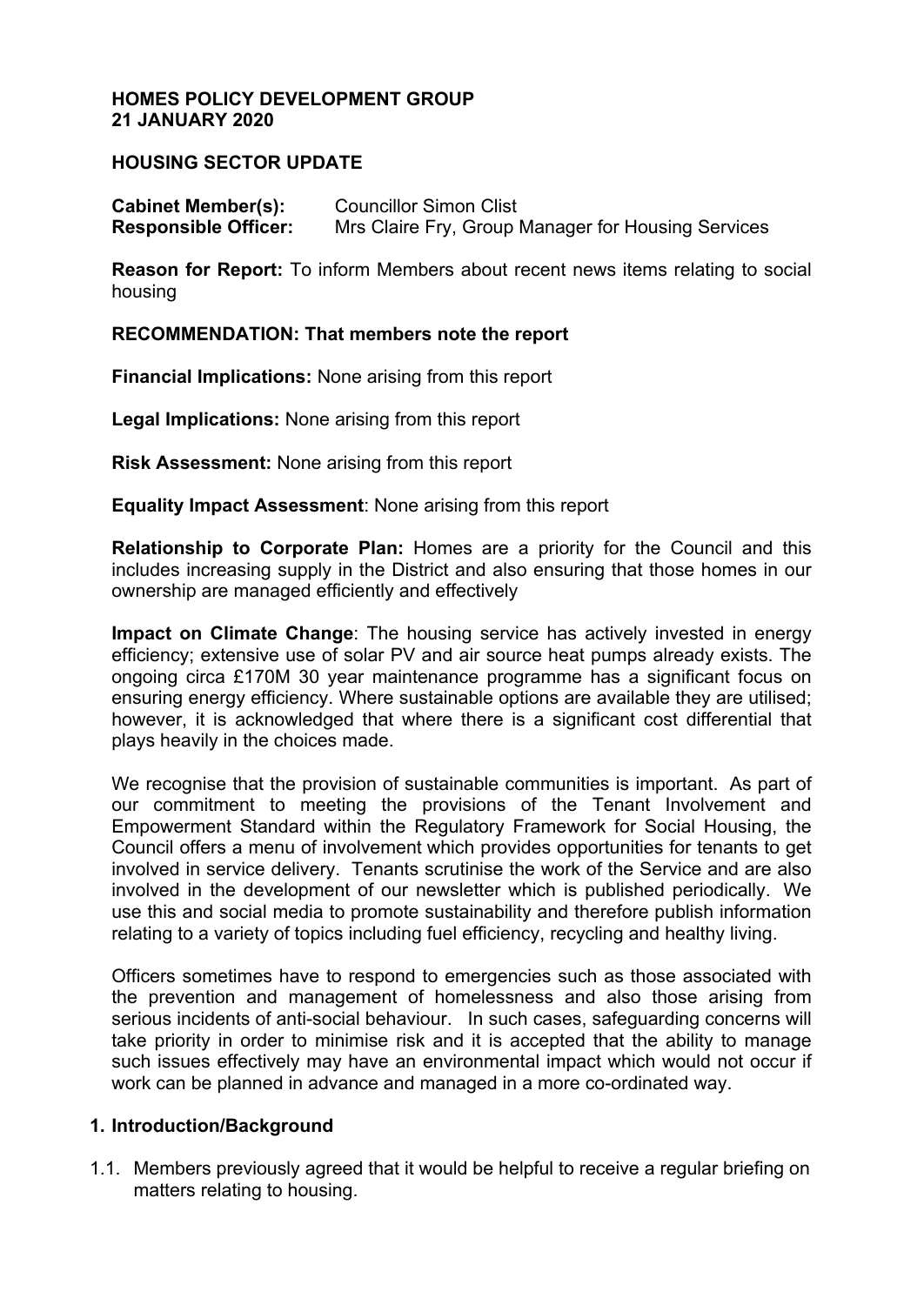- 1.2. Matters relating to fire safety and cladding continue to be reported widely in the housing press. The Council does not have any high rise blocks in its housing stock.
- 1.3. Issues relating to health and safety have gained increasing significance in the aftermath of the fire at Grenfell Tower and it is widely expected that the regulatory framework will be strengthened to address these at some point in the future. The Social Housing Green Paper, "A new deal for social housing" published in August 2018, gave a strong indication of this and contained many proposals designed to ensure that homes are safe and decent.

# **2. Regulation**

# **2.1 Review of Building Regulations and Fire Safety**

- 2.1.1 In a press release, the Ministry of Housing, Communities and Local Government (MHCLG) announced that Dame Judith Hackett will be advising on the most effective way to "deliver" a new Building Safety Regulator (MHCLG, 2019). The new regulator will be able to impose criminal sanctions in cases where legislative and regulatory requirements relating to health and safety are not implemented.
- 2.1.2 Members will recall that Dame Judith was commissioned by the Government to review building regulations and fire safety following the Grenfell Tower fire. Her [Independent](https://www.gov.uk/government/collections/independent-review-of-building-regulations-and-fire-safety-hackitt-review) Review of Building Regulations and Fire Safety was published in May 2018 and the Government committed to take forward all of her recommendations.
- 2.1.3A consultation on the proposed reforms was undertaken in June 2019 and the responses are currently being reviewed.
- 2.1.4 In the recent announcement, MHCLG stated that there will be a new safety framework for high-rise residential buildings. Those responsible for the safety of high-rise buildings will become more accountable. Residents will be able to raise any concerns and these must be given serious consideration by landlords. There will also be new sanctions designed to ensure compliance with the system and to provide a stronger framework to ensure construction products meet the appropriate standards.
- 2.1.5The press release said: "The government's proposed new legislation will ensure building owners and developers prioritise residents' safety over profit" and will: "Give residents a stronger voice in the system, ensuring their concerns are never ignored and they fully understand how they can contribute to maintaining safety in their buildings". This can be seen as an indication that there is likely to be a shift in priorities so that a greater importance will be given to the involvement of tenants and satisfaction levels as they relate to health and safety matters.
- 2.1.6A New Homes Ombudsman is also planned and developers of new homes will have to join this.

# **2.2 The Housing Sector Risk Profile**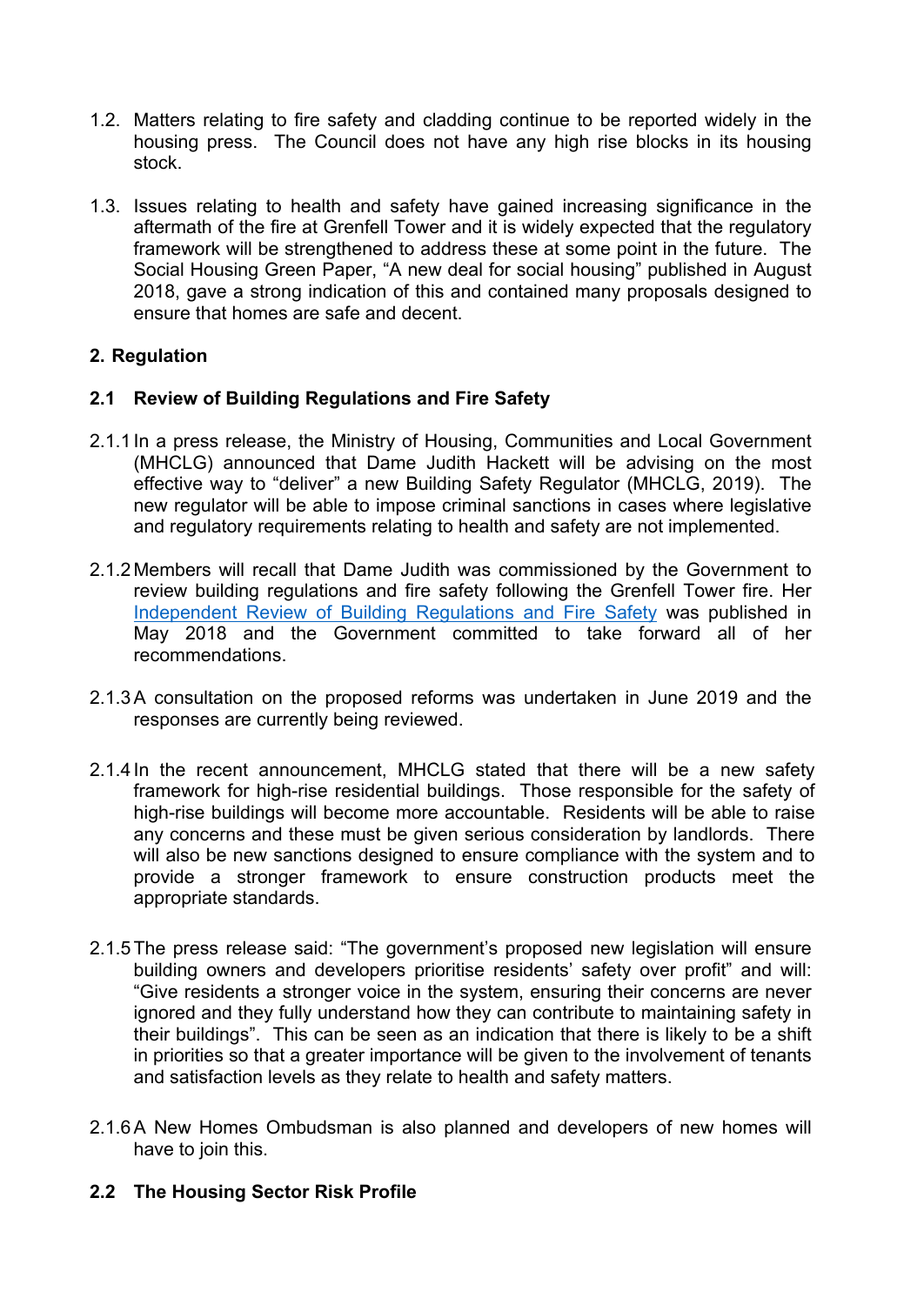- 2.2.1The Regulator of Social Housing (RSH) published the Sector Risk Profile 2019 in October 2019 (RSH, October 2019a). This report was written to help the boards of housing associations to have a better understanding of the risks faced by their organisations. However, many of the risks identified apply equally to those Councils with retained stock. The RSH stated in this document that risk in the sector is growing as a result of issues such as the uncertainties relating to Brexit, and the need to respond to evolving requirements following the Grenfell Tower fire.
- 2.2.2 In the report, the RSH stated that registered providers of social housing (RPs) must understand and fully meet all their existing obligations with regard to health and safety. In addition, it was noted that the safety of all tenants, especially the most vulnerable, should be of primary importance for all providers of social housing. The report stated that the need to comply with all relevant health and safety legislative and regulatory requirements includes having up to date and relevant policies in place that are regularly managed and monitored. It also emphasised the need for effective compliance reporting and good quality data.
- 2.2.3The report stated that as part of a well-integrated, strategic approach to asset management, providers should understand the overall condition of their stock, including areas where additional investment is required. The regulator noted that this should be based on professionally sourced up to date data and that the necessary investment should be reflected in the organisation's long-term business plans with delivery monitored and recorded.
- 2.2.4Other strategic risks for housing associations which were identified included reputational risk, fraud, and data integrity and technological risks. In addition, other operational risks noted within the report included welfare reform, those associated with rent compliance, and also costs and inflation. The Housing and Building Services could also be exposed to such risks and there is a need to ensure that mitigating actions are implemented. As Members will be aware, there is a regime of regular risk inspection and necessary actions are taken in partnership with other Services, which are reported to relevant Policy Development Groups (PDGs) at every meeting.

### **2.3 Regulation of Health & Safety**

- 2.3.1There have been some recent regulatory judgements involving landlords which had breached the Home Standard. Members will recall that the Home Standard is one of the four consumer standards within the regulatory framework for social housing.
- 2.3.2 Runnymede Council was found to have caused a risk of "serious detriment" as a result of a breach of the regulatory framework for social housing involving fire and electrical safety. The Council had failed to complete "urgent or high priority remedial action arising from fire risk assessments (FRAs)" at two properties: a 17 storey block and a sheltered scheme. (Wilmore, 2019).
- 2.3.3With regard to the breaches relating to electrical safety, the regulator found that the Council had no evidence of when testing was last carried out for 162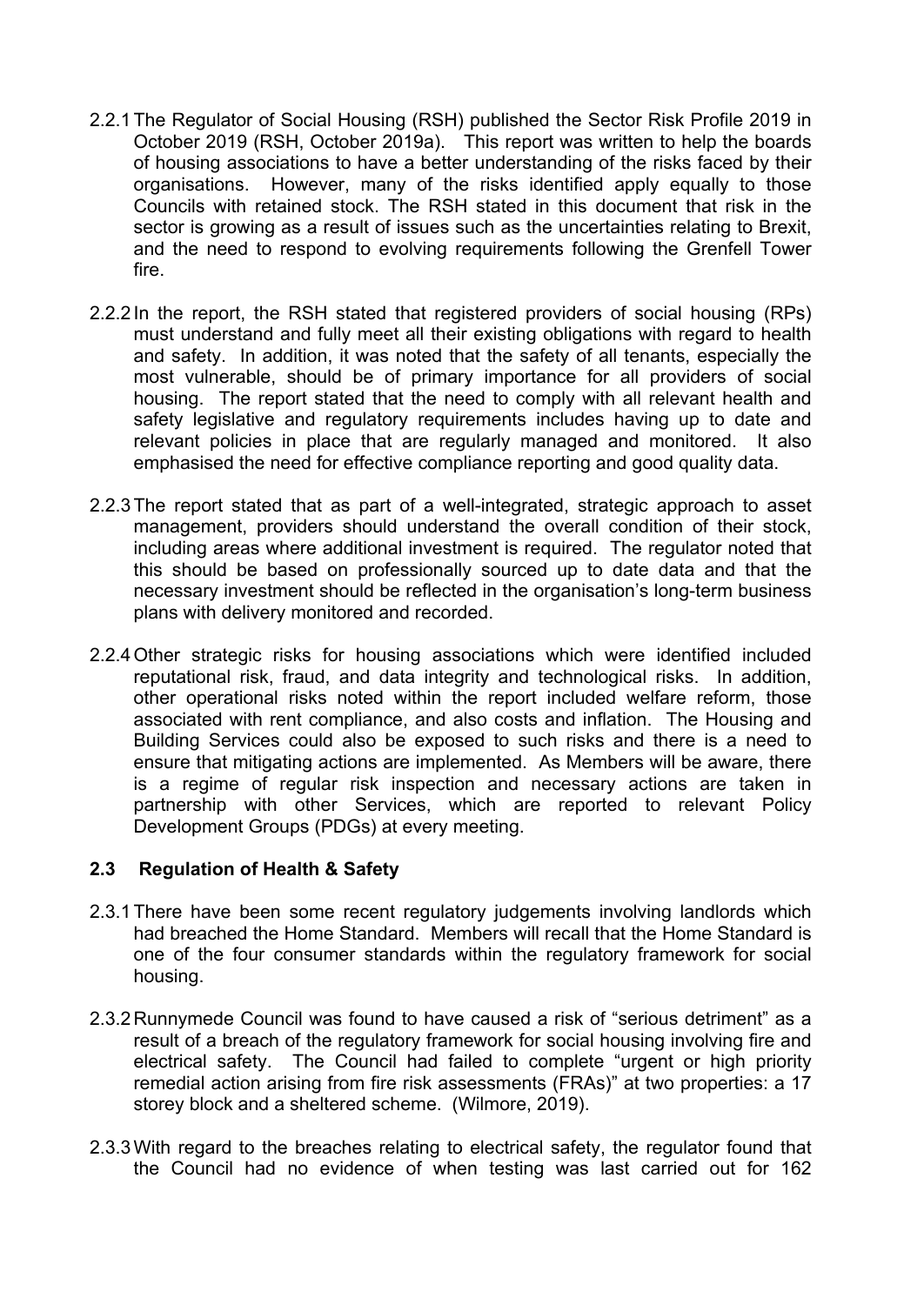properties. In addition, according to the records, the electrical installations in 794 properties had not been tested in the past 10 years.

- 2.3.4The RSH concluded that the Council did not have an "effective system in place to allow it to meet its statutory health and safety responsibilities in fire and electrical safety". It was also found that the Council could not provide evidence relating to whether or not the properties in management met the Decent Homes Standard. The regulator said that it would work with the Council to address the issues and will consider whether or not any further action is required in connection with the breach.
- 2.3.5 Lambeth Council, which has 22,500 homes in management, was found to have "a significant number" of overdue remedial actions arising from FRAs, including some for FRAs considered "intolerable" or "substantial". (Williams, 2019)
- 2.3.6The RSH also found that the Council had breached the Home Standard because more than 180 communal areas had not been surveyed for asbestos whilst over 40 properties were found to be without valid gas safety certificates. The regulator accepted that the Council had made improvements over the last six months and has stepped up the pace of remedial work; however, it found that the Council did not have an "effective system in place to allow it to manage the risk of tenant safety and to meet its statutory health and safety responsibilities across a range of areas".
- 2.3.7 In addition, Newark and Sherwood Homes, an arms' length management organisation (ALMO), which manages 5,400 homes on behalf of Newark and Sherwood District Council identified a non-compliance issue relating to gas safety. (Barker, October 2019)
- 2.3.8A report to the Homes and Communities Committee of Newark and Sherwood District Council during the week commencing 30 September showed that 622 gas safety certificates were outstanding for a short period earlier this year. The Council became aware of this non-compliance issue in July and the breach was rectified by 15 August. This was the second instance of gas servicing failure identified this year because the ALMO had reported in April that 38 homes did not have valid gas safety certificates as a result of a data error. Both the Council and the ALMO viewed the failures as serious and took action to ensure that this did not happen again. The Council self-referred to the RSH in June. The outcome of this was that the RSH did not find any breach of the consumer standards. However, the Council is planning to bring back the housing service in-house meaning that the closure of the ALMO.
- 2.3.9These cases demonstrate that robust systems are required to ensure that health and safety is managed properly. They also show the need to establish an open and honest dialogue with the RSH in the event that any non-compliance is identified.

### **2.4 Annual Survey of Stakeholders**

2.4.1 In its second annual survey of stakeholders, the RSH received 531 responses in total. One new question was asked this year. This related to whether or not stakeholders felt that the RSH takes "appropriate action" when consumer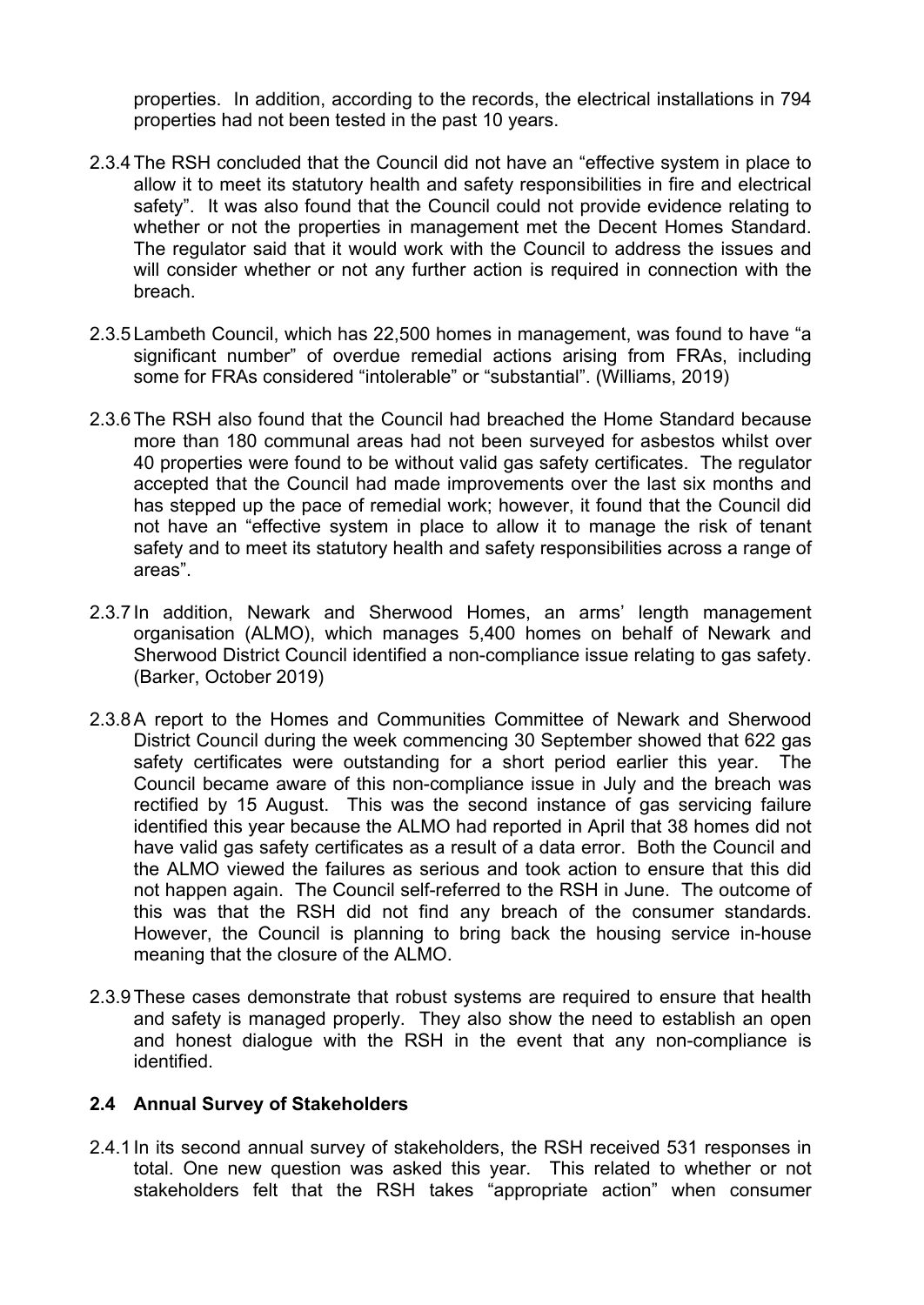standards have been breached, or when tenants have been at "significant risk of detriment". Of the organisations that completed the question, 10% of respondents disagreed that the regulator took appropriate action, whilst 2% strongly disagreed. However, 88% agreed that it took appropriate action and of these 21% strongly agreed. (RSH, November 2019).

## **2.5 Consultation on Rent Standard**

- 2.5.1The RSH recently published the responses to the consultation on the new Rent Standard (RSH, October 2019b). Following the consultation, the new Rent Standard will be implemented with effect from 1 April 2019. There were over 100 responses to the consultation and generally respondents were supportive of the changes to be introduced which include the provision of guidance on the management and setting of the new five year rent settlement. This will allow RPs to increase rents by the Consumer Price Index measure of inflation with the addition of 1% for five years from 2020. Members will recall that there has been a policy of rent decreases for four years from 2016 which has impacted the revenue stream of the Housing Service and other RPs.
- 2.5.2 It should be noted that the provisions of the new Rent Standard will apply to the Council from April 2020.

### **3. Health and safety**

- 3.1 An 80 year old tenant of Clarion Housing Group suffered a fatal heart attack after her heating or hot water failed to work for two weeks, an inquest found. This lady died at the end of 2017 after learning that a boiler repair would not be completed that day, 22 December 2017, as promised by the heating contractor. This date was the last working day before Christmas. The visit to the home of this tenant had been allocated as the engineer's last appointment but he ran out of time despite her family having been assured that someone would be attending to undertake the repair. The housing association and its contractor admitted that the service delivered was unacceptable on this occasion. The Assistant Coroner found that both organisations had since made improvements and that further recommendations to prevent future deaths were not necessary. (Barker, September 2019a)
- 3.2 Following a large fire at Richmond House, a block of flats on an estate in Worcester Park, South London, the housing association responsible for managing it has stated that work is needed to remedy certain defects in the passive fire protection of buildings there (MTV, 2019). It said that this will involve installing or improving cavity barriers within the external wall systems and other work to improve fire resistance.
- 3.3 A 24 hour "waking watch" has been implemented on the estate and the "stay put" advice has been changed to "simultaneous evacuation". In addition, a communal fire alarm system is being installed across all buildings on the estate.
- 3.4 Changes to the recommendations relating to the fitting of sprinkler systems to new and converted properties where there are flats and fire evacuation policies generally are anticipated by housing professionals in the aftermath of events at Grenfell Tower and subsequent fires including this one at Richmond House.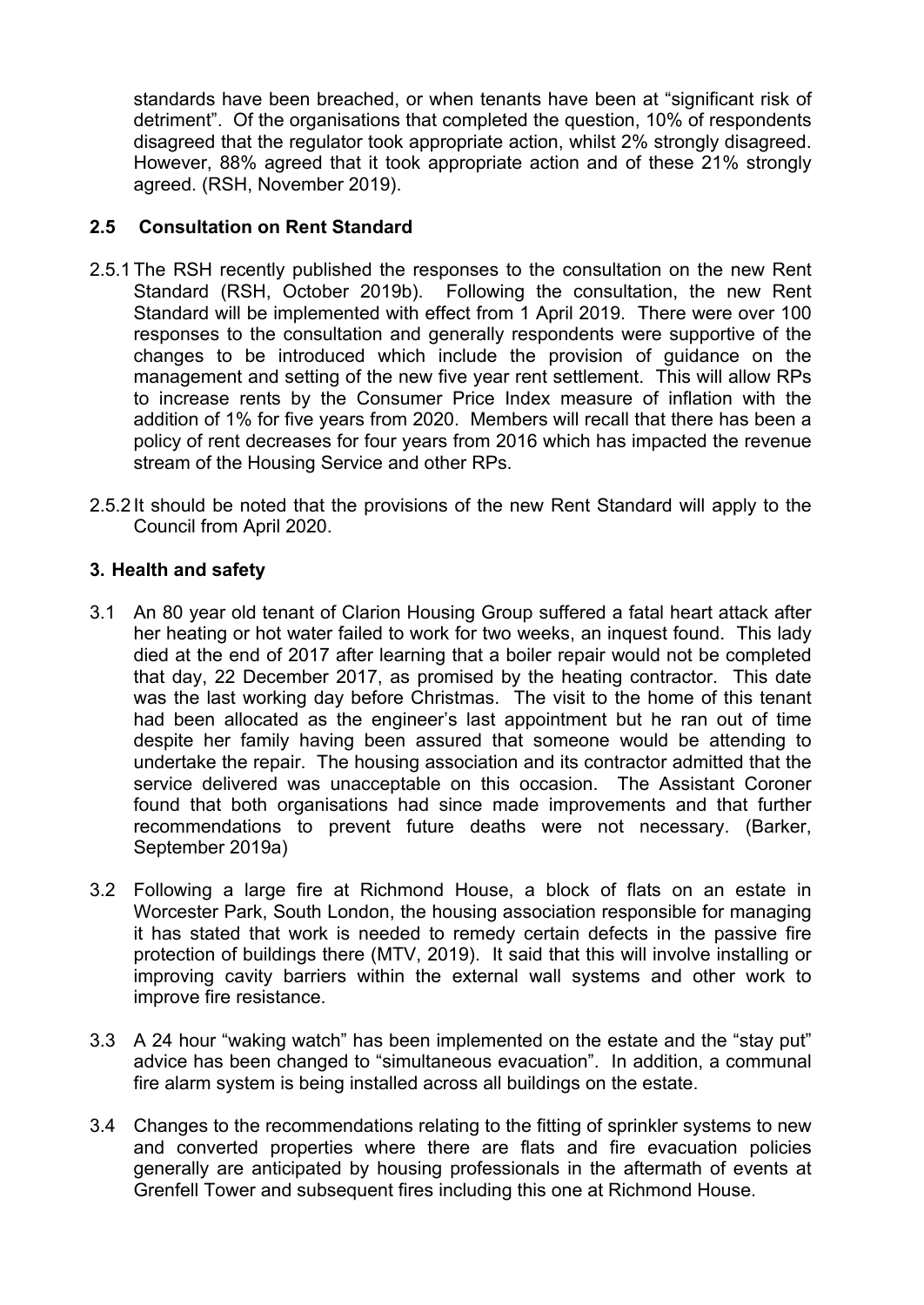## **4. The Housing Ombudsman Service**

- 4.1 Members will recall that the Housing Ombudsman Service (HOS) is responsible for investigating complaints made by tenants and that tenants of the Housing Service may escalate a complaint once the two stage corporate procedure has been exhausted. Tenants can ask a Designated Person or a Complaint Panel to investigate before a case is referred to the HOS and can also refer it directly if 8 weeks has elapsed since the landlord concluded their investigation.
- 4.2 The role of the HOS is to resolve disputes which may include making awards of compensation or other remedies, where appropriate, and to support effective landlord-tenant dispute resolution by others. 325 local authorities are members of the Housing Ombudsman scheme.
- 4.3 Richard Blakeway, who was recently appointed into the role of Housing Ombudsman, has published his new business plan for consultation and also proposed some changes to the Housing Ombudsman scheme. (HOS, 2019)
- 4.4 In the business plan, an increase in the level of fees has been proposed with landlords being charged £2.16 per home for the next two financial years.
- 4.5 In addition, there is a proposal relating to the imposition of a deadline of 15 working days with regard to the provision of evidence by landlords. In the event that a landlord failed to meet this deadline, the HOS could make a finding of "complaint handling failure". The HOS is also proposing to identify any issues which could be systemic and subject to wider investigation and reporting, to escalate such cases to the RSH, as appropriate.

### **5. The Right to Buy Scheme**

- 5.1 Inside Housing undertook a project to identify the number of tenants in receipt of Housing Benefit who exercise their Right to Buy. 95 of the 165 Councils with retained stock in England responded and the research showed that these authorities had sold 4,686 properties to tenants in receipt of Housing Benefit. This equated to one in seven of the homes sold though the Right to Buy scheme since discounts were increased in 2012. (Barker, September 2019b)
- 5.2 In order to secure a mortgage necessary to purchase a property through the scheme, a tenant in receipt of Housing Benefit would need to make a joint application with someone else. This means that there could be opportunities for individuals to make fraudulent applications although in reality, in most cases, family members are likely to provide financial assistance. The Council undertakes checks with a view to identifying any potentially fraudulent requests when an application to buy a property through the scheme is received.
- 5.3 The MHCLG told Inside Housing that it takes fraud associated with the Right to Buy scheme "very seriously" although they did not want to penalise those on low incomes which could happen if tenants in receipt of Housing Benefit were excluded from buying their home. It was noted that the Ministry works in partnership with social landlords, lenders and others to ensure that the risk is minimised.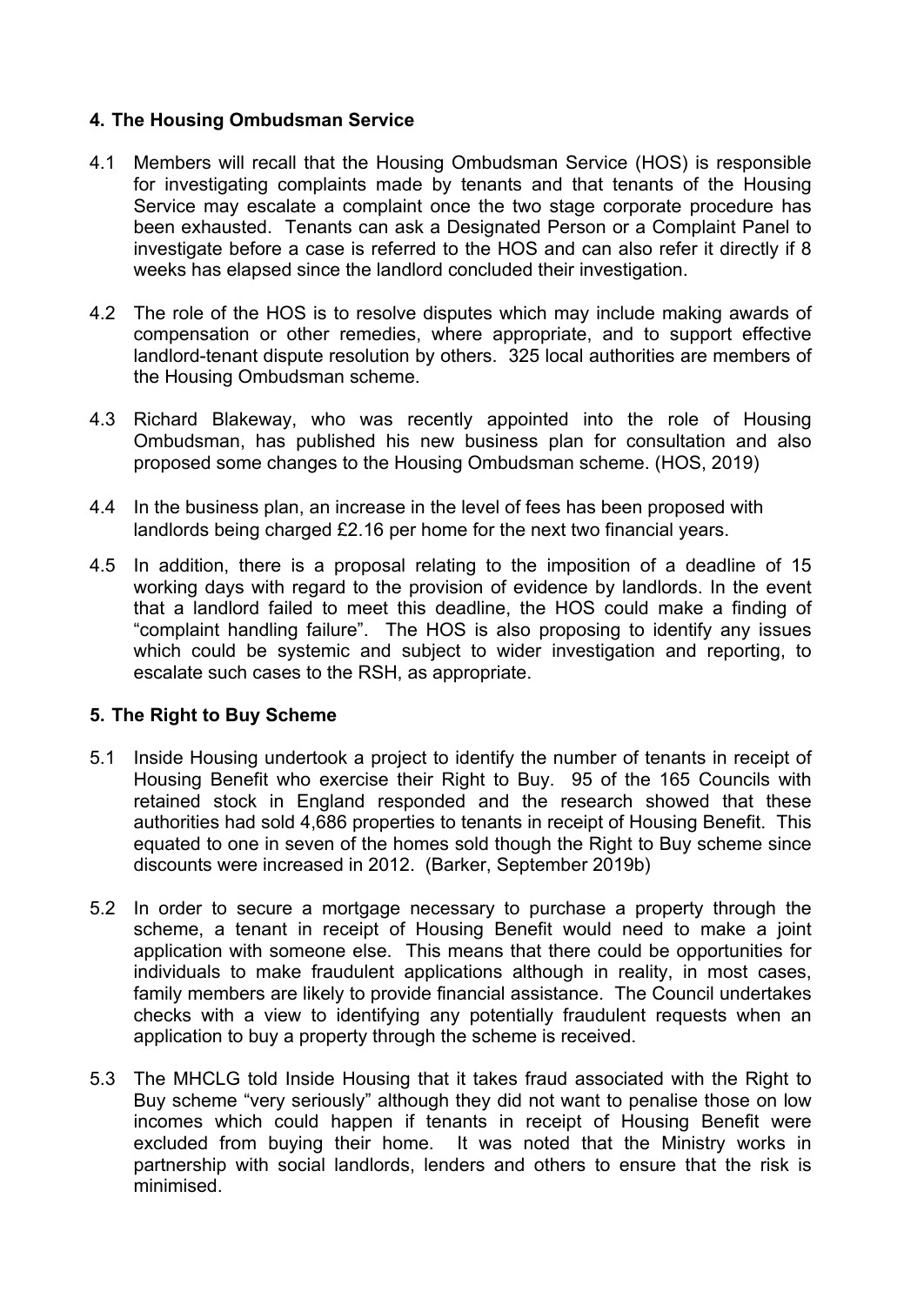# **6. The Allocation of Social Housing**

- 6.1 The Chartered Institute of Housing (CIH) published a report in September (CIH, 2019) in which it found that providers of social housing are excluding vulnerable people through their approach to new tenancies. The CIH advocated changing the system to protect vulnerable people. It suggested that Councils should take the specific circumstances of households and their accommodation history, into account when considering their applications to join the housing waiting list.
- 6.2 In addition, the report recommended that the Government should work with local authorities and housing associations to develop a toolkit which would support the delivery of support focused pre-tenancy procedures.
- 6.3 Other recommendations were made which would potentially increase in the supply of available homes. For example, the report advocated a 10 year funding programme for social housing building. The suspension of the Right to Buy scheme was recommended together with a proposal that Councils be allowed to retain the receipts arising from sales through the scheme.
- 6.4 It was also suggested that RPs should review their "lettable" standards to explore ways to improve the marketing of properties, particularly in areas of low demand. In addition, the CIH recommended that local planning authorities should take a "more considered" approach to agreeing s106 local connection requirements. Members will recall that s106 agreements are planning conditions.

### **7. New Council Housing**

7.1 Goldsmith Street, which was designed by architects Mikhail Riches for Norwich City Council won the Royal Institute of British Architect's (RIBA) Stirling Prize. The scheme delivered over 100 energy-efficient homes. There are 7 terraced blocks arranged in 4 lines. Parking has been located at the edge of the scheme and the bin stores are situated in the front gardens to provide a barrier between the pavement and the front door of each home. The rear street has a garden with a meandering pathway. The street has been landscaped and the path is not straight in order to remove the idea that it is a "back alley". This scheme was described as an "exemplary project."

# **8. Housing Associations**

- 8.1 Curo, a housing association based in Bath, has announced an intention to stop issuing fixed term tenancies. The association has 13,000 homes in management and stated that it would convert its 680 fixed term tenancies to assured tenancies as these tenancies came to the end of their terms. The Chief Executive said: "We've listened to our customers who have fixed term tenancies with us. We've heard how important having a long-term tenancy is to feel safe, secure and be able to put down roots in the local community". (Joinson-Evans, 2019)
- 8.2 LiveWest, the largest housing association in the South West, has entered into an agreement with Bovis Homes which will result in 2,000 affordable homes being built in the South West on three sites. LiveWest currently has more than 36,000 homes in management, with some in Mid Devon. The RP is planning to build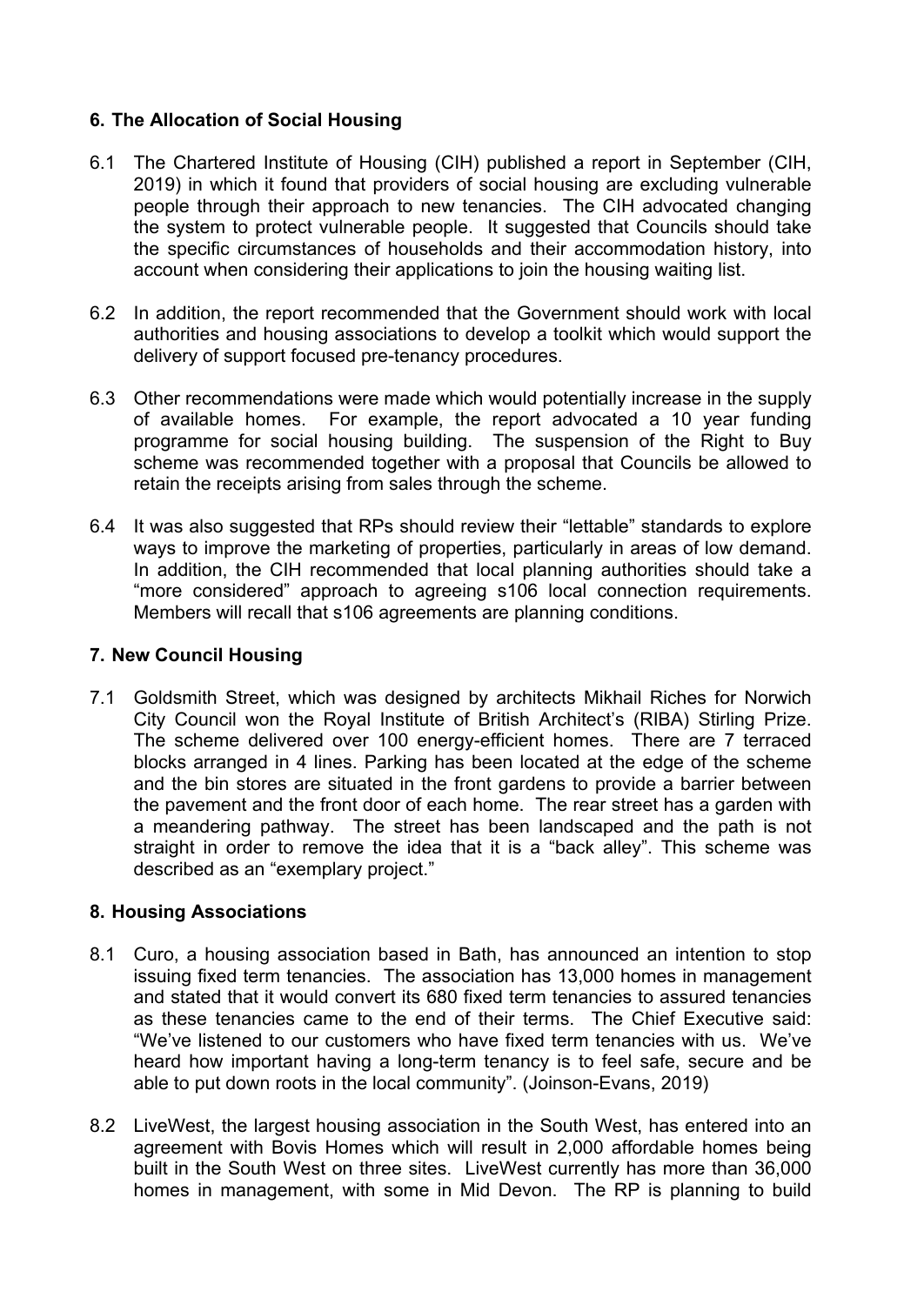another 16,000 over the next 10 years and the new developments will contribute to the achievement of this target.

8.3 The arrangements will last for 15 years and the first homes are due to be completed in Tavistock in August 2021. 678 homes will be built in Exeter and also 831 in Taunton. There will be shopping centres and community hubs at the developments, as well as improved roads and sustainable travel initiatives.

### **9 Recommendation**

9.1 That Members note the report.

**Contact for more Information:** Mrs Claire Fry, Group Manager for Housing Services, tel: 01884 234920, email: [cfry@middevon.gov.uk](mailto:cfry@middevon.gov.uk)

**Circulation of the Report:** Councillor Simon Clist, Cabinet Member for Housing, and other members of the Cabinet Leadership Team

#### **List of Background Papers:**

Barker (September, 2019a), Clarion Resident died after two weeks without heating, Nathaniel Barker, Inside Housing, 23 September 2019,

Barker (September, 2019b), RTB research sparks new fraud fears, Nathaniel Barker, Inside Housing, 20 September 2019

Barker (October 2019), Midland Council had 622 certificates out of date, Nathaniel Barker, Inside Housing, 3 October 2019,

Turner (2019), LiveWest partners with Bovis Homes to deliver 2,000 homes in South West, Charlotte Turner, Business Live, 22 November 2019 [https://www.business-live.co.uk/economic-development/livewest-partners-bovis](https://www.business-live.co.uk/economic-development/livewest-partners-bovis-homes-build-17299724)[homes-build-17299724](https://www.business-live.co.uk/economic-development/livewest-partners-bovis-homes-build-17299724)

CIH (2019), Rethinking Allocations, Chartered Institute of Housing, September 2019 <http://www.cih.org/resources/Rethinking%20allocations.pdf>

HOS (2019), Housing Ombudsman issues consultations for improved service, Housing Ombudsman Service, 25 October 2019 [https://www.housing-ombudsman.org.uk/2019/10/25/housing-ombudsman-launches](https://www.housing-ombudsman.org.uk/2019/10/25/housing-ombudsman-launches-consultations-for-improved-service/)[consultations-for-improved-service/](https://www.housing-ombudsman.org.uk/2019/10/25/housing-ombudsman-launches-consultations-for-improved-service/)

Joinson-Evans (2019), Curo to end all fixed term tenancies for residents, Esmee Joinson-Evans, 24 Housing, 7 October 2019

MHCLG (2019), Dame Judith Hackett named as Government Advisor on the new Building Safety Regulator, Press Release, 28 October 2019, Ministry of Homes, Communities and Local Government & the Right Honourable Robert Jenrick [https://www.gov.uk/government/news/dame-judith-hackitt-named-as-government](https://www.gov.uk/government/news/dame-judith-hackitt-named-as-government-adviser-on-the-new-building-safety-regulator)[adviser-on-the-new-building-safety-regulator](https://www.gov.uk/government/news/dame-judith-hackitt-named-as-government-adviser-on-the-new-building-safety-regulator)